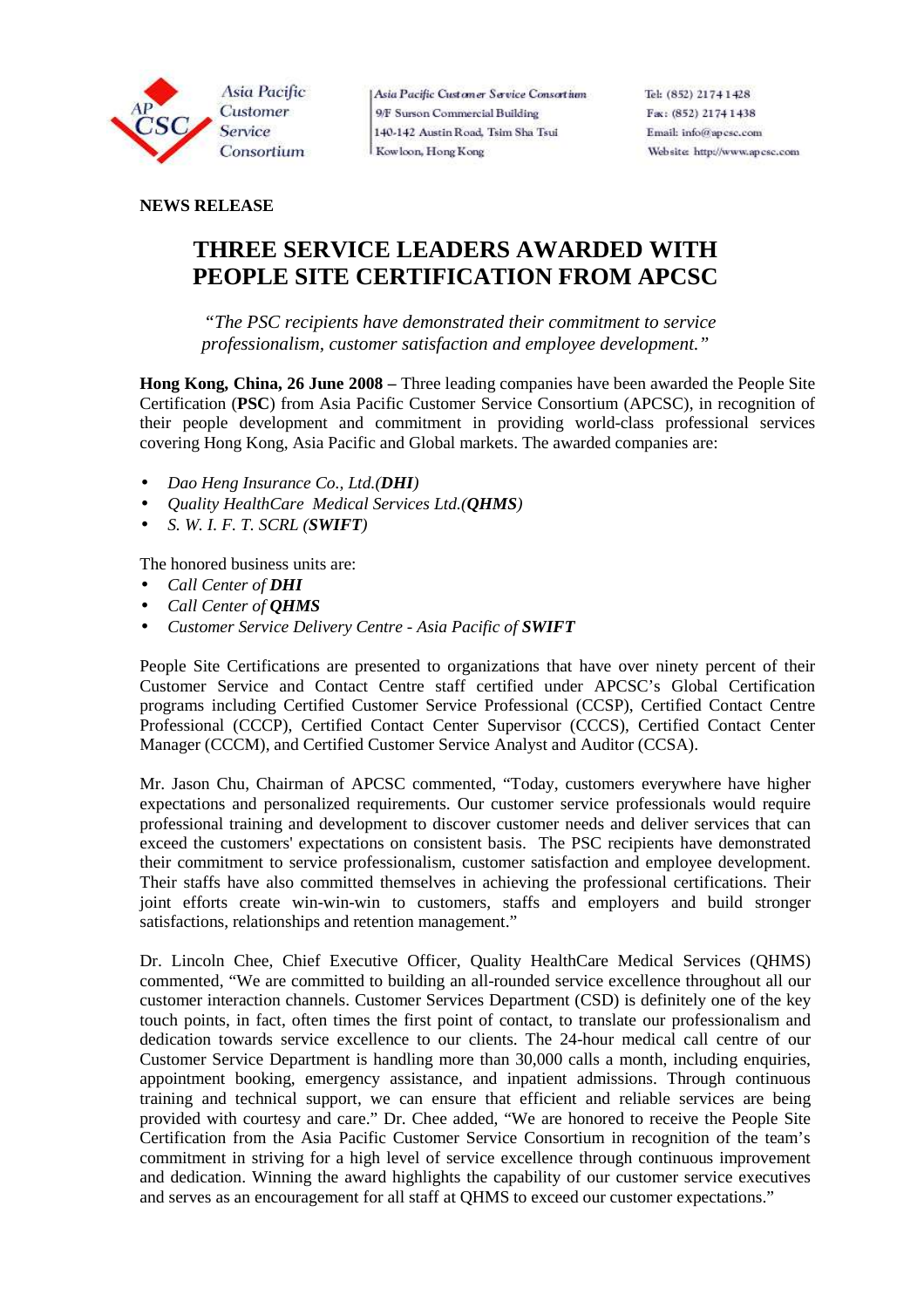Mr. Harry Wong, Director & General Manager, Dao Heng Insurance Co., Ltd. said, "We are proud to receive the People Site Certification award from APCSC again. It recognizes our commitment to provide professional, efficient and customer-centric services to our customers. We believe good customer relationship is the key to success in this competitive and dynamic business environment. This certification is indeed an encouragement to our staff to maintain this professional service standard. Going forward, we will continue to deliver excellent customer service and quality products which exceed our customers' expectations."

The People Site Certification is offered free of charge and is renewed on an annual basis provided that ninety percent or more of the staff remain certified under APCSC's Global Certification program.

In addition to the People Site Certification, APCSC has also introduced new certification courses registered under the **Continuing Education Fund (CEF)** provided by **The Hong Kong Customer Service Consortium (HKCSC)** (Institution code 668) - Certificate in Professional Customer Service.

Three courses provided by HKCSC are approved by the Secretary of Education and Manpower of Hong Kong as CEF reimbursable under the business services sector, namely:

- Certificate in Customer Service Management (CCSM) course code 21C04911-5
- Certificate in Professional Customer Service (CPCS) course code 21C05127-6
- 
- Certificate in Service Excellence Leadership (CSEL) course code 21C05006-7

The Continuing Education Fund (CEF) subsidizes adults with learning aspirations to pursue continuing education and training courses. Eligible applicants will be reimbursed 80% of their fees, subject to a maximum sum of HK\$10,000, on successful completion of a reimbursable course or module(s) forming part of the course. The fees for more than one reimbursable course may be reimbursed, subject to the maximum ceiling of HK\$10,000 per applicant not being exceeded. Reimbursable courses are continuing education and training courses approved by the Secretary for Education and Manpower.

For Global Certification Program, People Site Certification or press enquiries/interviews, please contact Ms. Lau at +852 2174 1428. Press releases are also available by email, kindly send requests to: enquiry@apcsc.com

#### **About Asia Pacific Customer Service Consortium (www.apcsc.com)**

APCSC is founded with the belief of that "*Excellent Customer Relationship is the only way to Sharpen your Competitive Edge!*" The goal of the Consortium is to promote service quality and customer relationship excellence in international cities across the Asia Pacific Region and to recognize and reward companies, business units, teams and individuals that have contributed to the success of both their customers and the organizations that they serve. APCSC jointly offers the most recognized global certifications for Contact Centre, Customer Relationship Management and Customer Service Management with global education partners and international membership organizations to set worldwide standards.

## **About Dao Heng Insurance Co., Ltd.**

Dao Heng Insurance Co., Ltd. (DHI) was established in Hong Kong in 1973 and is an Authorized Insurer registered with the Office of the Commissioner of Insurance (Registration No.:32621). We offer a wide range of general insurance products, including personal and group insurance and group medical insurance, to meet the needs of individual, commercial and industrial clients. DHI's mission is to become the leading provider of personal insurance delivering first class services to the customers. Indeed, our pledge of high-quality services outstrips many competitors in the market.